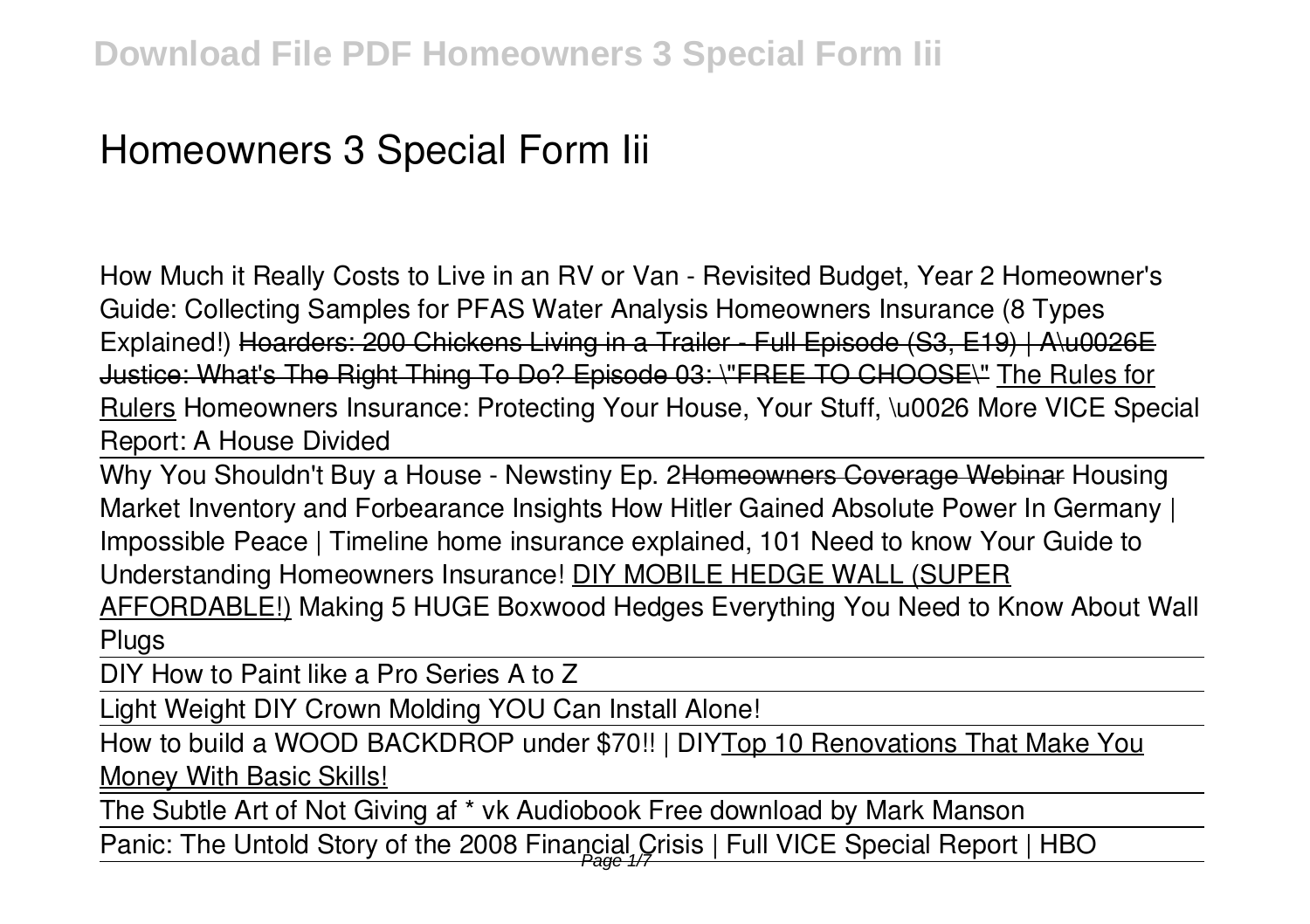California Real Estate Principles Chapter 5 - Encumbrances Great Books \u0026 Democracy Victor Hanson.flv **MOST CAN'T NAME THESE!! 6 Construction Words Every Homeowner Should Know! (Flashing, Sheathing...) Intro to ISO Dwelling Property Insurance Policy Form** Mortgages and Mortgage-backed Securities (FRM Part 1 **E Book 3 E Chapter 21**) Zeitgeist: Addendum (Peter Joseph) | Full Documentary | Reel Truth Homeowners 3 Special Form lii HOMEOWNERS 3 I SPECIAL FORM AGREEMENT We will provide the insurance described in this policy in return for the premium and compliance with all applicable provisions of this policy. DEFINITIONS A. In this policy, "you" and "your" refer to the "named insured" shown in the Declarations and the spouse

## HOMEOWNERS 3 I SPECIAL FORM - III

HOMEOWNERS HO 00 03 04 91 HOMEOWNERS 3 SPECIAL FORM AGREEMENT We will provide the insurance described in this policy in return for the premium and compliance with all applicable provisions of this policy. DEFINITIONS In this policy, "you" and "your" refer to the "named insured" shown in the Declarations and the spouse if a

#### HOMEOWNERS 3 SPECIAL FORM

Definition. Homeowners Policy Special Form 3 (HO 3) I part of the Insurance Services Office, Inc. (ISO), homeowners forms portfolio, the HO 3 insures the described owner-occupied dwelling, private structures in connection with the dwelling, unscheduled personal property on and away from the premises, and loss of use. Personal liability coverage and medical payments coverage are also provided by this policy.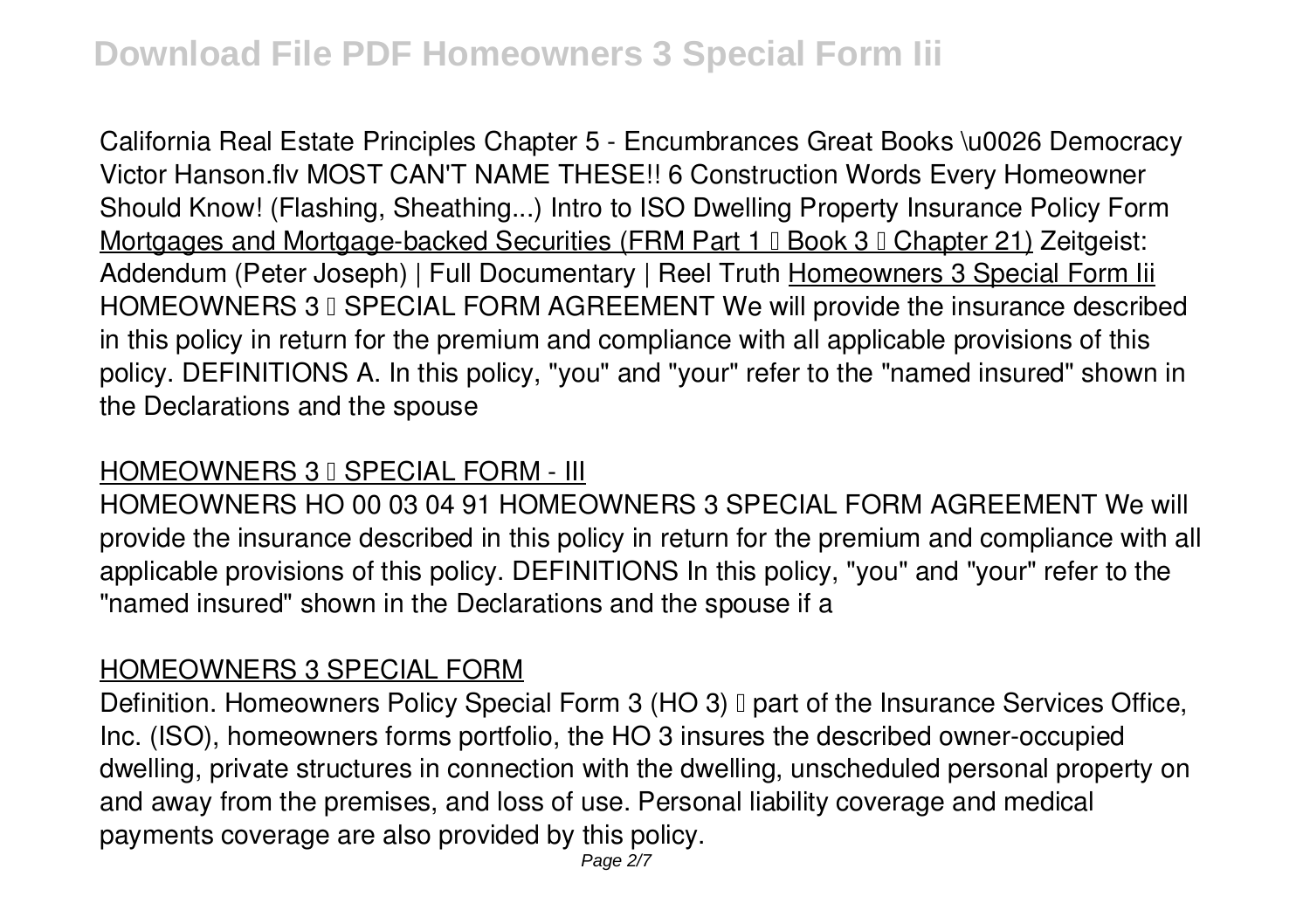## Homeowners Policy Special Form 3 (HO 3) | Insurance ...

HOMESITE. HOMEOWNERS FORM 3 SPECIAL FORM HO 00 03 04 91. HOMESITE. HOMEOWNERS FORM 3 SPECIAL FORM HO 00 03 05 11. Section I Property Coverages: Coverage B DOther Structures. We do not cover other structures: 1. Used in whole or in part for "business"; 2.

# HOMESITE HOMEOWNERS FORM 3 SPECIAL FORM HO 00 03 04 91

S HOMEOWNERS 3 SPECIAL FORM AGREEMENT We will provide the insurance described in this policy in return for the premium and compliance with all applic a- ble provisions of this policy. DEFINITIONS In this policy, "you" and "your" refer to the "named insured" shown in the Declarations and the spouse if a resident of the same household.

# HOMEOWNERS 3 SPECIAL FORM - Safety Insurance

Also known as the **ISpecial Form Homeowners Policy**<sup>[]</sup>, it provides excellent coverage for your house as well as your personal property. The HO-3 policy is a hybrid policy, which means that it is a combination of two different policies: the  $\mathbb I$  open perils  $\mathbb I$  policy and the  $\mathbb I$  named perils  $\mathbb I$ policy, and yes, we are going to explain these two terms to you.

# HO-3 Home Insurance Policy Explained

HOMEOWNERS 3 SPECIAL FORM AGREEMENT We will provide the insurance described in this policy in return for the premium and compliance with all applicable provisions of this policy.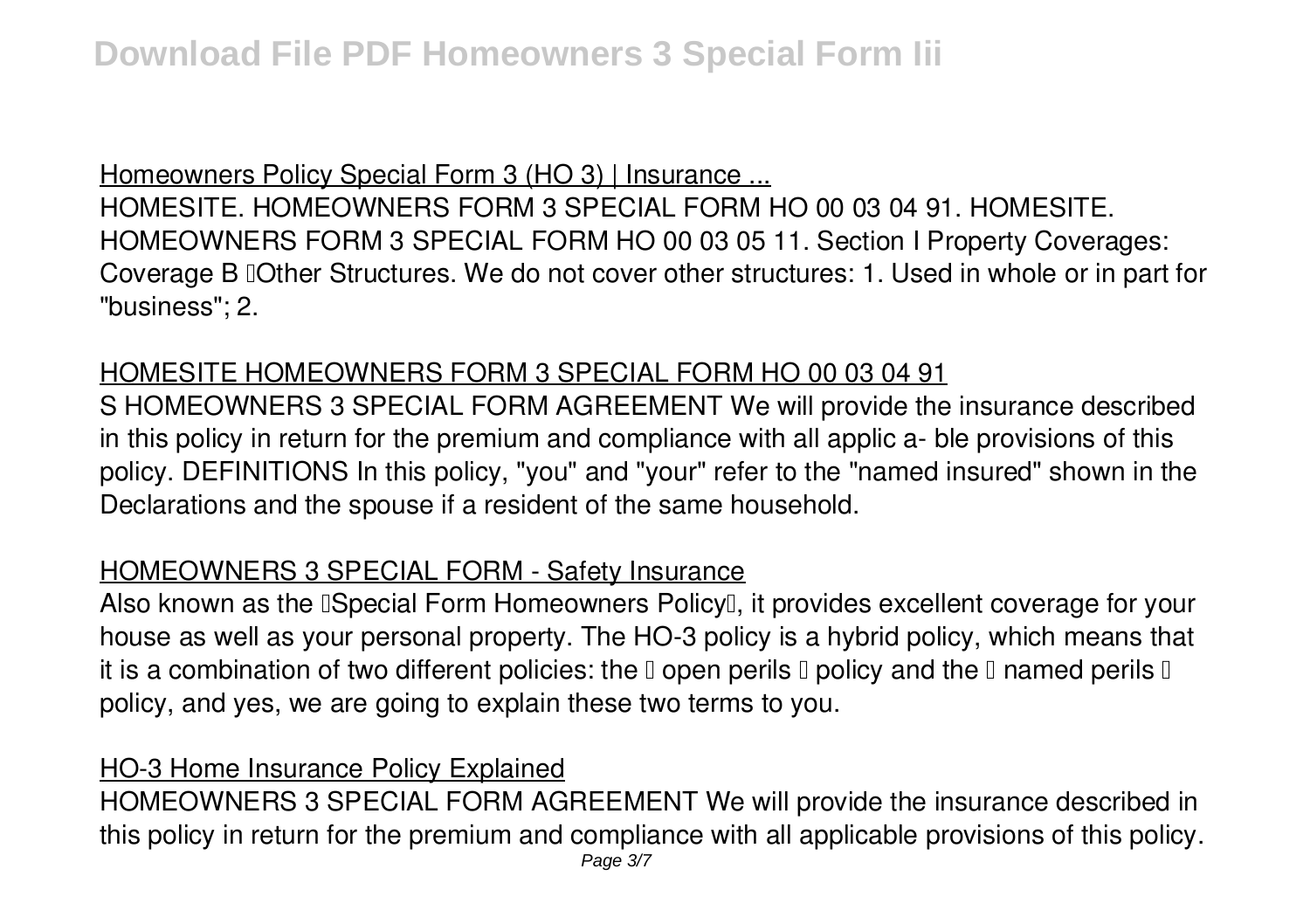DEFINITIONS In this policy, "you" and "your" refer to the "named insured" shown in the Declarations and the spouse if a resident of the same household.

## HOMEOWNERS 3 SPECIAL FORM - Homesite Insurance

Definition - What does Form No. 3 Special Homeowners Insurance (HO-3) mean? Form No. 3 (HO-3) is a type of home insurance policy that provides coverage over the home and structures both attached and detached against loss or damage caused by all perils, except those specifically excluded in the contract. HO-3 also covers personal belongings inside the primary residence, but only against named perils.

## What is Form No. 3 Special Homeowners Insurance (HO-3 ...

HOMEOWNERS 3 I SPECIAL FORM AGREEMENT We will provide the insurance described in this policy in return for the premium and compliance with all applicable provisions of this policy.

## HOMEOWNERS 3 I SPECIAL FORM - Maine

Special Form Insurance A Special Form property insurance policy offers the most comprehensive coverage of the three options. It is important to consider that Special Form insurance policies are set up a little different than the previously discussed Basic and Broad Form policies.

# The Difference Between Basic, Broad and Special Form ...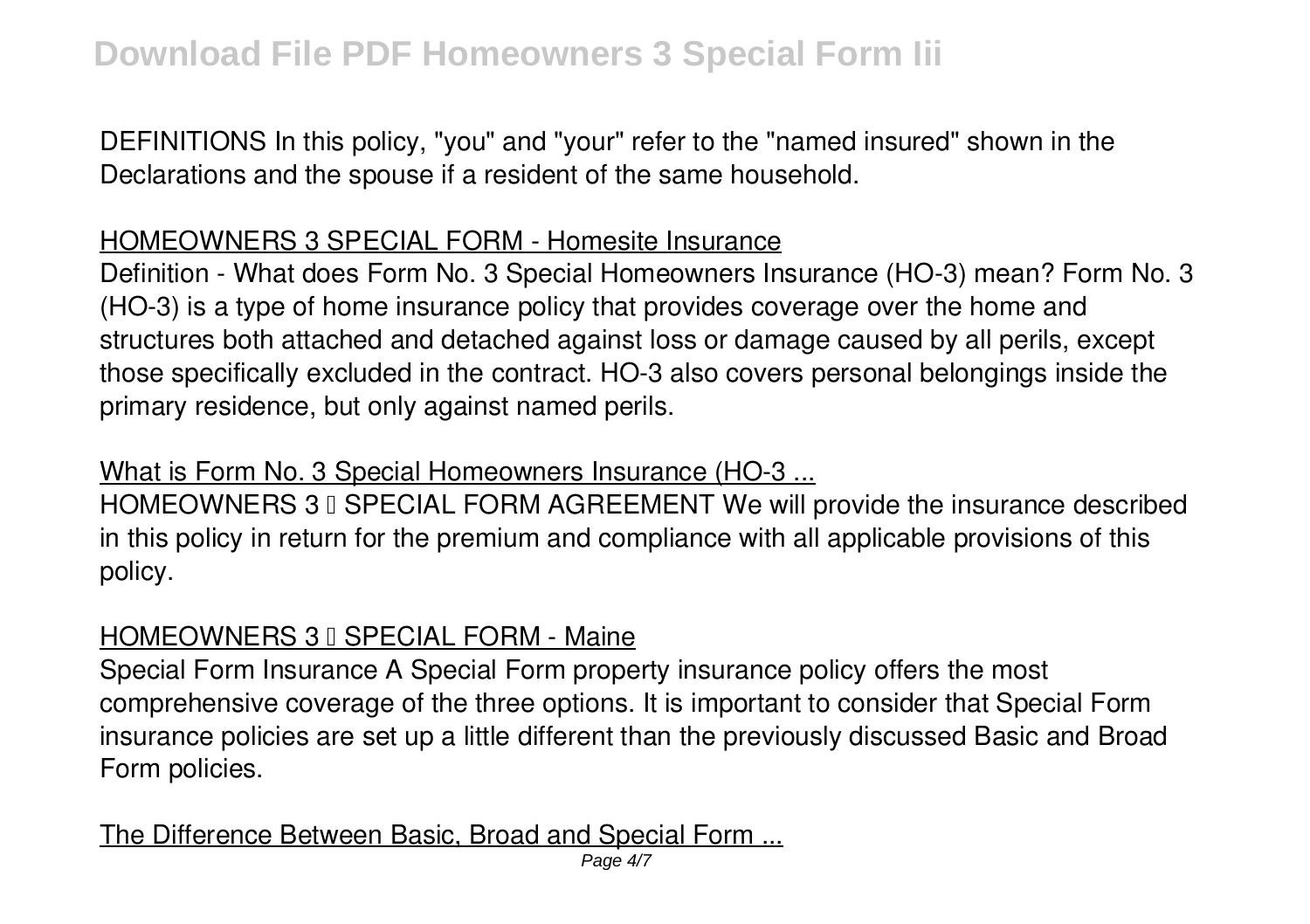HOMEOWNERS 3 SPECIAL FORM AGREEMENT We will provide the insurance described in this policy in return for the premium and compliance with all applicable provisions of this policy. DEFINITIONS In this policy, "you" and "your" refer to the "named insured" shown in the Declarations and the spouse if a ...

# HOMEOWNERS 3 SPECIAL FORM - Maine

Also referred to as the Homeowners Policy Special Form 3, an HO-3 is the form or template behind most standard homeowners insurance policies. Your HO-3 policy form is essentially the insurance manual that breaks down how each of the six coverages in your policy work. It also details which perils are covered and which aren<sup>[1]</sup> covered.

#### What Is an HO-3 Policy?

HOMEOWNERS 3 I SPECIAL FORM AGREEMENT We will provide the insurance described in this policy in return for the premium and compliance with all applicable provisions of this policy. DEFINITIONS A. In this policy, "you" and "your" refer to the "named insured" shown in the Declarations and the spouse

#### HO 00 03 05 01 - Homeowners 3 - Special Form

HOMEOWNERS 3 I SPECIAL FORM AGREEMENT We will provide the insurance descri bed in this policy in return for the premium and compliance with all applica- ble provisions of this policy. DEFINITIONS In this policy, "you" and "your" refer to the named "in- sured" shown in the Declarations and the spouse if a resident of the same household.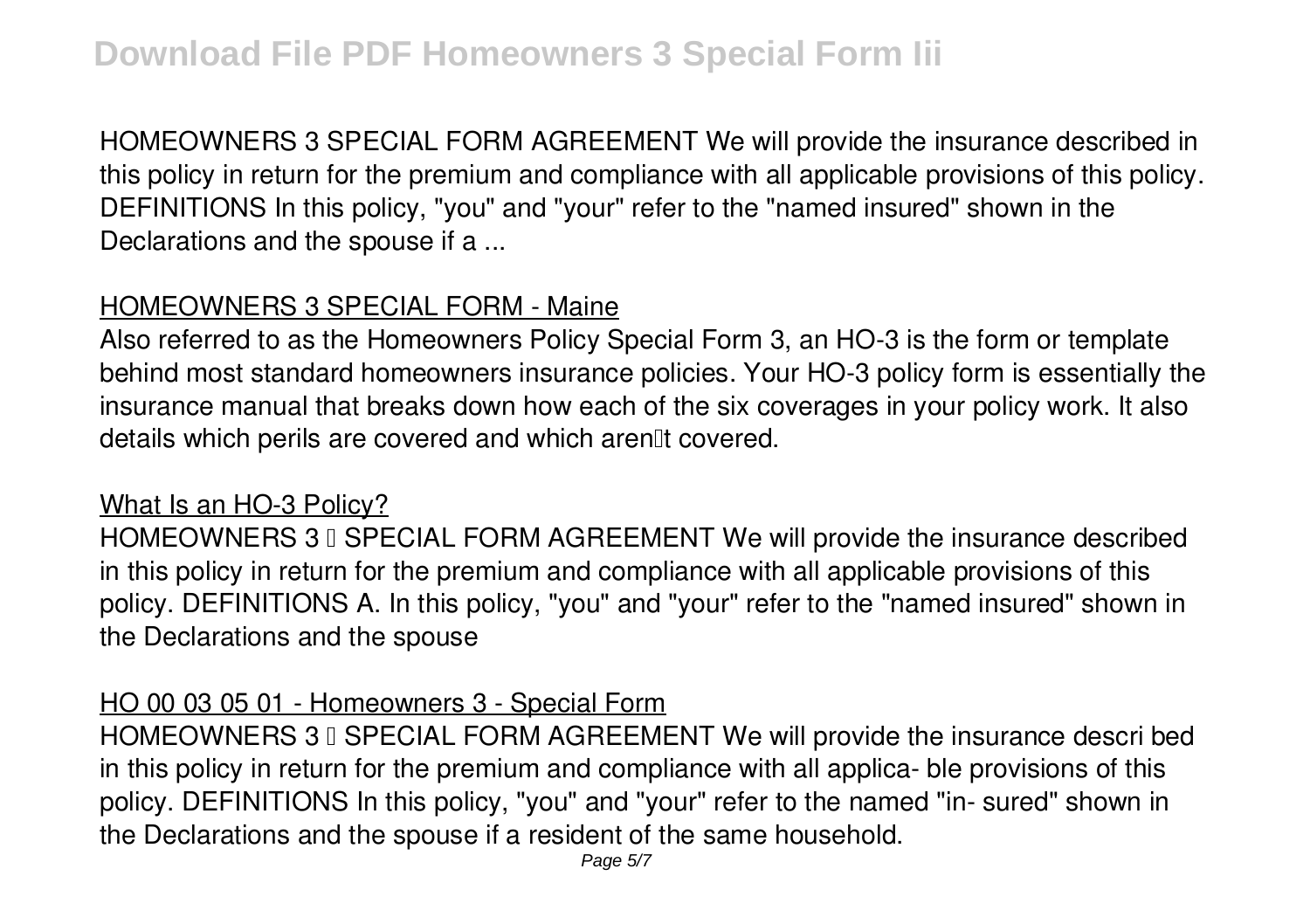#### Homeowners Policy Booklet from Travelers

HO-3 The HO-3, also known as a "special form," is the most common homeowners insurance policy form, says the National Association of Insurance Commissioners. An HO-3 offers "open peril" coverage for the structure of your home.

#### Types of Home Insurance Policy Forms | Allstate

HOMEOWNERS HW A3 00 11 09 HW A3 00 11 09 Page 1 of 2 HOMEOWNERS 3 ISPECIAL FORM AMENDATORY ENDORSEMENT (For use with Form HO 00 03 10 00) DEDUCTIBLE This section is modified to read as follows: DEDUCTIBLE Unless otherwise noted in this policy, the following deductible provision applies: Subject to the policy limits that apply, we will pay

## **HOMEOWNERS 3 ISPECIAL FORM**

HO3: Special Form You will find the HO-3 or the special form policy to be the most common type of homeowners insurance. It is most used because it has large range of coverage and some of the most affordable premiums. It covers all of the perils mentioned in the HO-1 and HO-2 policies and then goes even further.

## 8 Primary Types Of Homeowners Insurance For 2020 Explained!

Title: Ho 00 03 05 01 homeowners 3 special form, Author: Cynthia, Name: Ho 00 03 05 01 homeowners 3 special form, Length: 3 pages, Page: 1, Published: 2017-09-14 . Issuu company logo